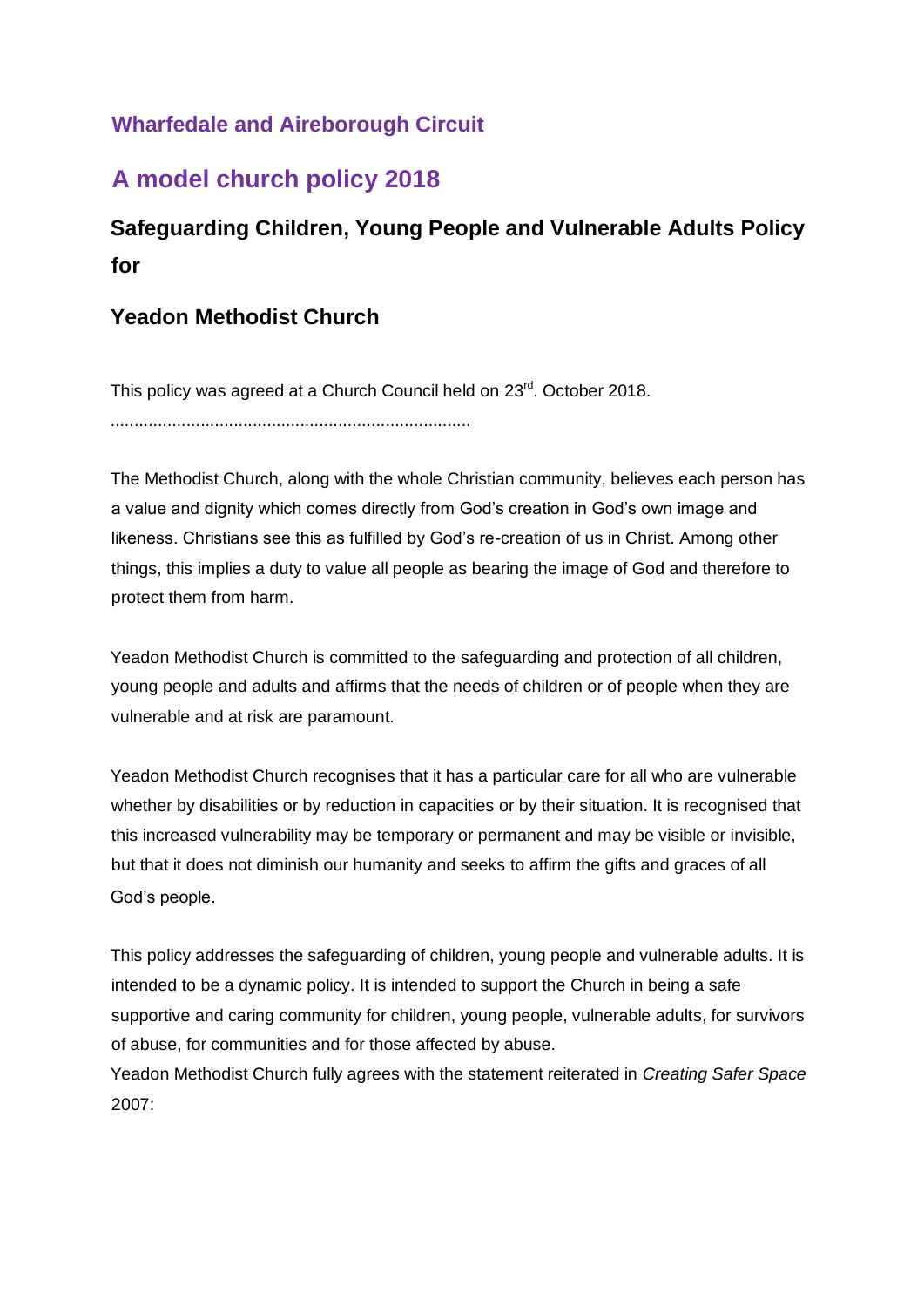*As the people of the Methodist Church we are concerned with the wholeness of each individual within God's purpose for everyone. We seek to safeguard all members of the church community of all ages.* 

Yeadon Methodist Church recognises the serious issue of the abuse of children and vulnerable adults and recognises that this may take the form of physical, emotional, sexual, financial, spiritual, discriminatory, domestic or institutional abuse or neglect, abuse using social media or human trafficking (slavery). It acknowledges the effects these may have on people and their development, including spiritual and religious development. It accepts its responsibility for ensuring that all people are safe in its care and that their dignity and right to be heard is maintained. It accepts its responsibility to support, listen to and work for healing with survivors, offenders, communities and those who care about them. It takes seriously the issues of promotion of welfare so that each of us can reach our full potential in God's grace

Yeadon Methodist Church commits itself to:

- **RESPOND** without delay to any allegation or cause for concern that a child or vulnerable adult may have been harmed, whether in the church or in another context. It commits itself to challenge the abuse of power of anyone in a position of trust.
- Ensure the **IMPLEMENTATION** of Connexional Safeguarding Policy; government legislation and guidance and safe practice in the circuit and in the churches.
- The **PROVISION** of support, advice and training for lay and ordained people that will ensure people are clear and confident about their roles and responsibilities in safeguarding and promoting the welfare of children and adults who may be vulnerable.
- **AFFIRM** and give thanks for those who work with children and vulnerable adults and also acknowledge the shared responsibility of all of us for safeguarding vulnerable adults who are on our premises.

Yeadon Methodist Church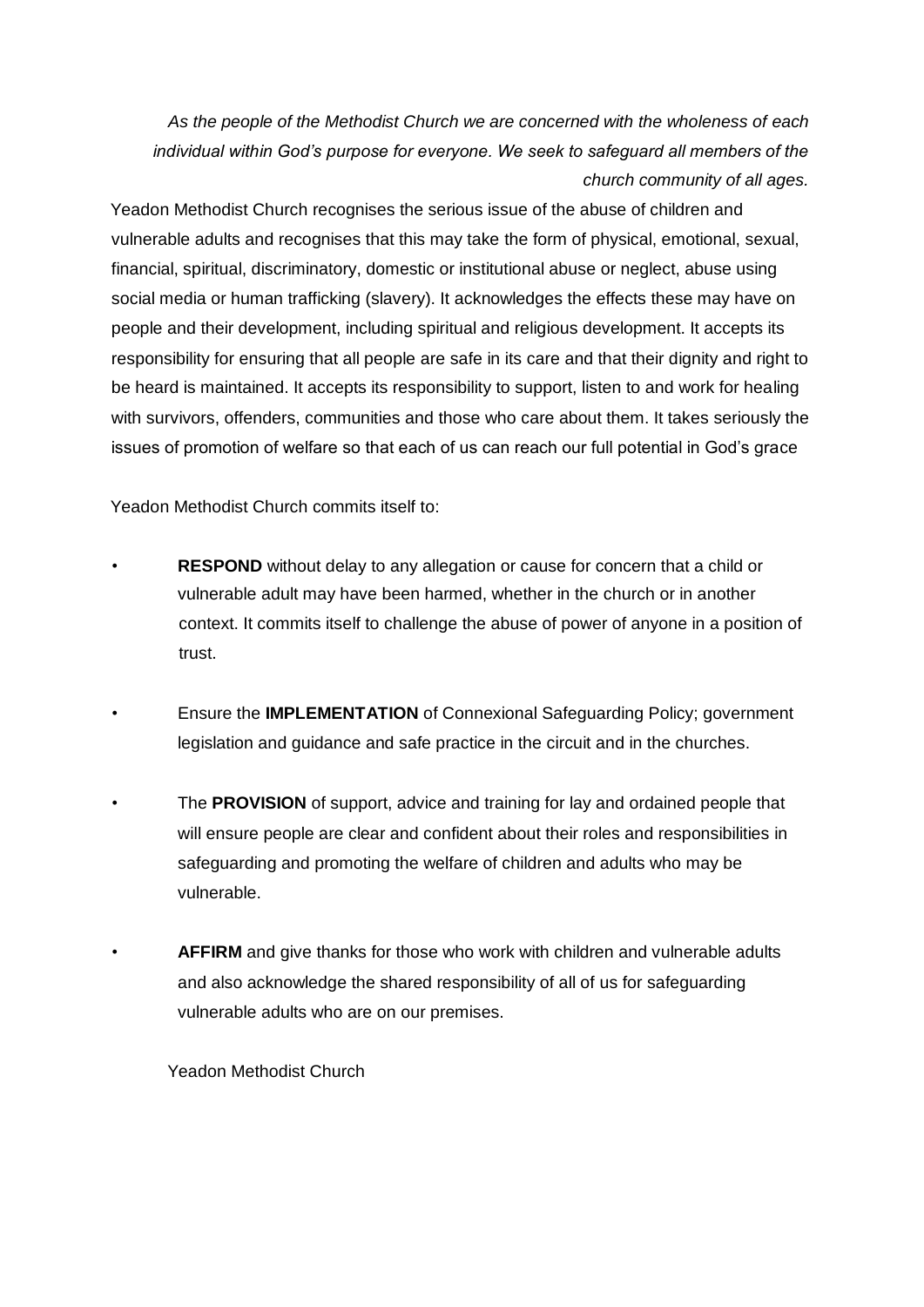#### **Church Council**

It is the responsibility of each Church Council to appoint a Church Safeguarding Officer and there should be no gaps in this crucial provision. It is not appropriate for the minister to fill any gap, because of the potential conflict of roles. The role will usually be undertaken on a voluntary basis although expenses should be met.

Appoints: Linda Blackburn

As church Safeguarding Officer (Adults)

And Linda Blackburn

as church Safeguarding Officer (Children) and supports him/her/them in his/her/their role, which is to:

i) support and advise the minister and the stewards in fulfilling their roles ii) provide a point of reference to advise on safeguarding issues iii) liaise with circuit and district safeguarding officers iv) promote safeguarding best practice within the local church with the support of circuit ministers

- v) ensure proper records are kept of all incidents/concerns according to Methodist policy and practice.
- vi) ensure that all safeguarding training which is required is undertaken by those in post and appropriate records kept and made available vii) attend training and meetings organised to support the role viii) oversee safeguarding throughout the whole life of the church (eg lettings, groups, property etc) ix)

report to the Church Council annually

x) ensure the church completes a yearly audit/monitoring on safeguarding confirming that policies are in place for the church and all groups and lettings in the church and that these have been annually reviewed xi) ensure the church completes a risk assessment on each area of activity in the church; that this is stored and reviewed at least annually, and that it is readily available on request

xii) ensure that the church recruits safely for all posts xiii) ensure that the church has a safeguarding noticeboard with a copy of the current, signed safeguarding policy, contact numbers for local and national helplines and other suitable information.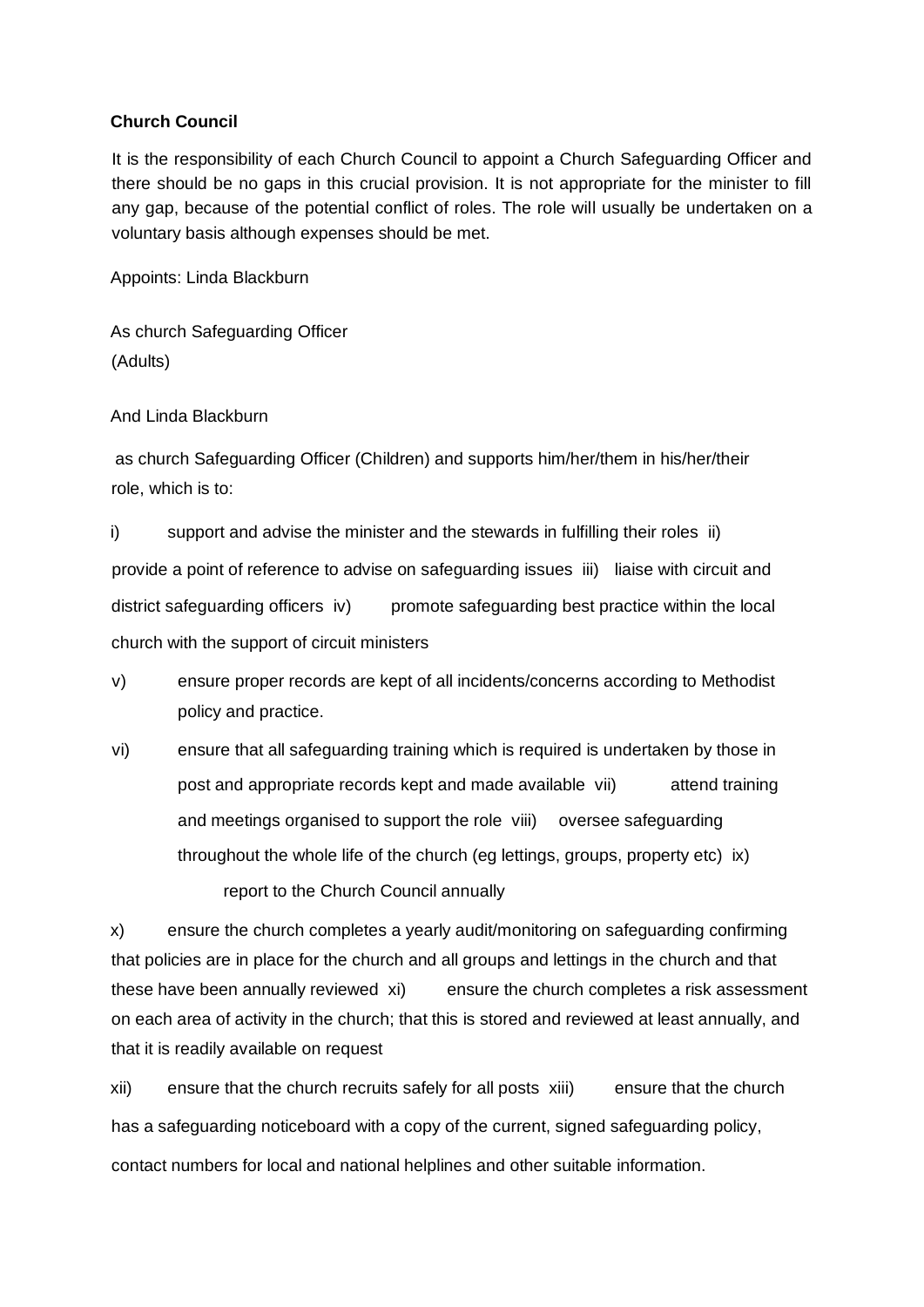#### **1. Purpose**

The purposes of this safeguarding policy are to ensure procedures are in place and people are clear about roles and responsibilities for children, young people and vulnerable adults in our care and using our premises. It is to be read in conjunction with the *Safeguarding Policy, Procedures and Guidance for the Methodist Church* (2018).

#### **2. Good practice**

We believe that good practice means:

- All people are treated with respect and dignity.
- Those who act on behalf of the Church should not meet or work alone with a child or vulnerable adult where the activity cannot be seen unless this is necessary for pastoral reasons, in which case a written note of this will be made and kept noting date, time and place of visit.
- The church premises will be assessed by the church safeguarding officer with the property steward and/or their representatives at least annually for safety for children and vulnerable adults and the risk assessment report will be given annually to the Church Council in written form. This will include fire safety procedures. The Church Council will consider the extent to which the premises and equipment are suitable or should be made more suitable.
- Any church-organised transport of children or vulnerable adults will be checked to ensure the vehicle is suitable and insured and that the driver and escort are appropriate. An agreed record to be kept in the church file for each driver/car.
- Promotion of safeguarding is recognised to include undertaking those tasks which enable all God's people to reach their full potential. The Church Council will actively consider the extent to which it is succeeding in this area.

These things are to safeguard those working with children, young people and those adults who may be vulnerable.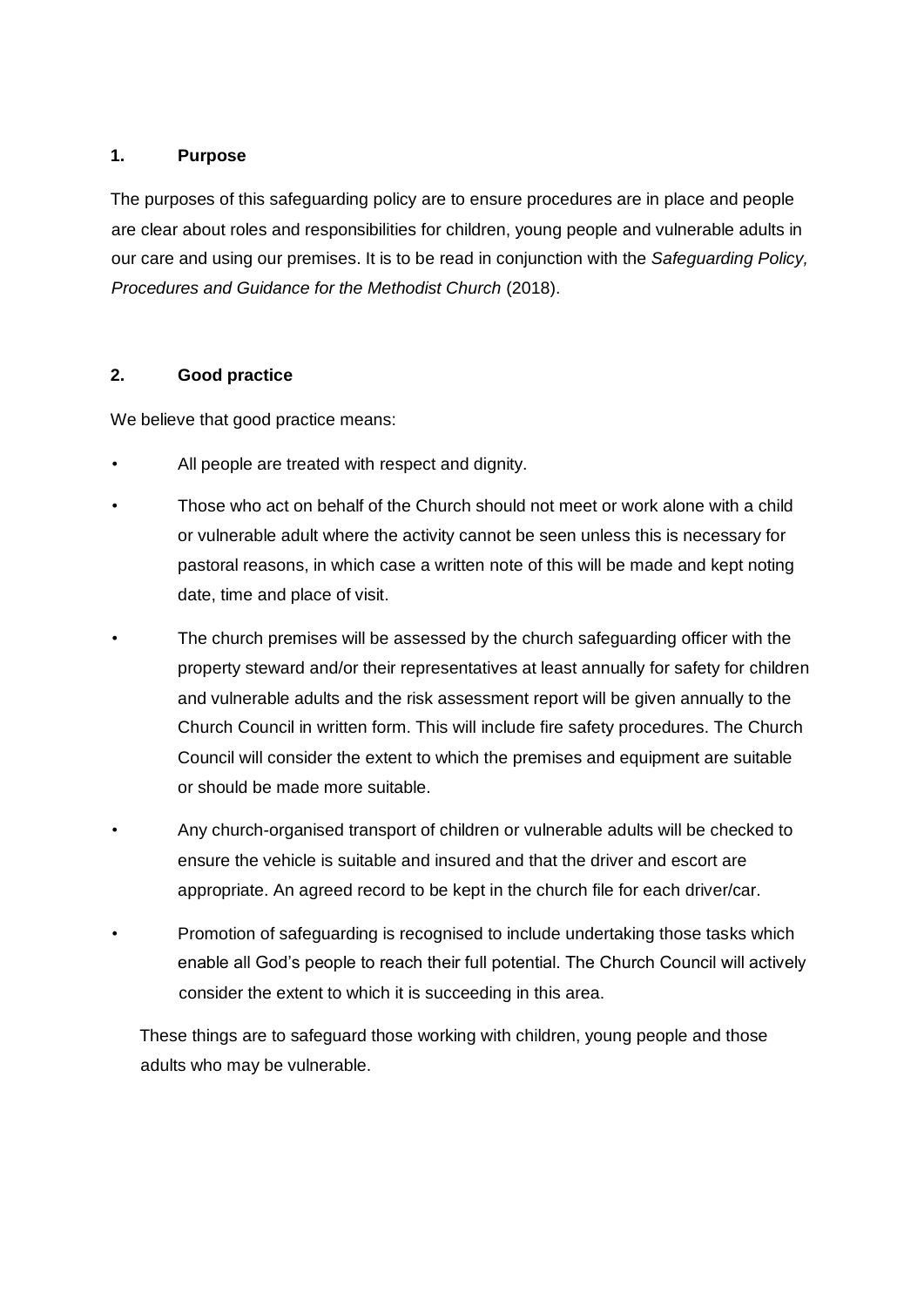#### **3. Appointment and training of workers**

Workers will be appointed after a satisfactory DBS disclosure and following safer recruitment procedures of the Methodist Church. Each worker will have an identified supervisor who will meet at regular intervals with the worker. A record of these meetings will be agreed and signed and the record kept. Each worker will be expected to undergo basic safeguarding training, within the first 6 months (agreed by Methodist Conference in 2011 -*Creating Safer Space Report*) of appointment. The other training needs of each worker will be considered (eg food hygiene, first aid, lifting and handling, etc).

#### **4. Pastoral visitors**

In terms of safeguarding, pastoral visitors will be supported in their role with the provision of basic safeguarding training upon appointment. This could be provided via attendance at Creating Safer Space Foundation training.

#### **5. Guidelines for working with children, young people and vulnerable adults**

A leaflet outlining good practice and systems will be produced and given to everyone who works with children, young people and vulnerable adults. This leaflet will be reviewed annually. Church Councils may produce their own material or use appropriate connexional leaflets (eg the *Quick Reference Guide* or *Code of Safer Working Practice*). Information on good practice is available in the Methodist Church Safeguarding Policy Section 6.

#### **6. Ecumenical events**

Where ecumenical events happen on church premises, safeguarding is the responsibility of this Church Council.

#### **7. Events with church groups off the premises**

Adequate staffing, a risk assessment and notification of the event to be given to the church safeguarding officer PRIOR to the agreement for any event or off site activity. Notification of the event will be given to the church council secretary.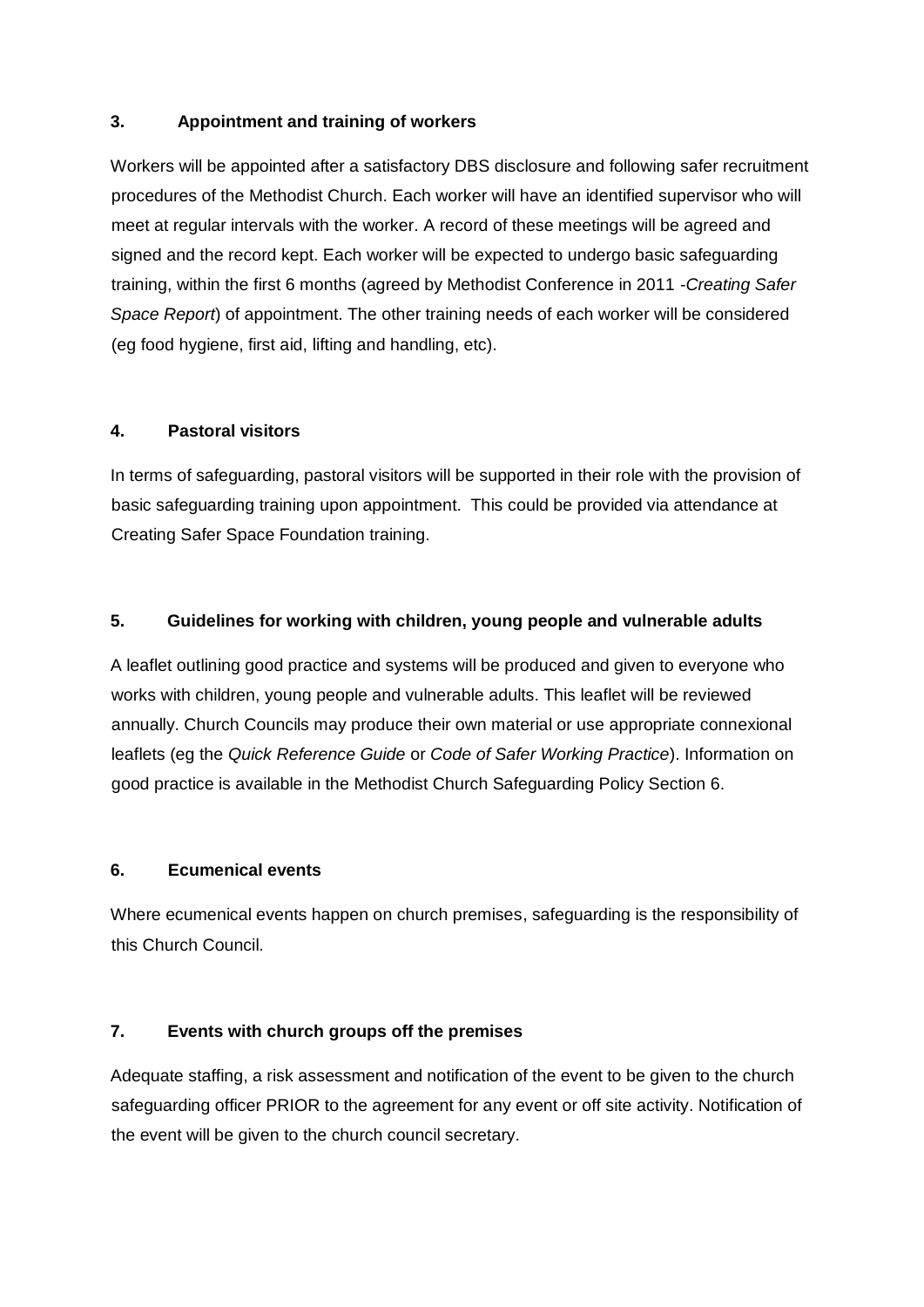If the activity is unusual or considered to be high risk the church safeguarding officer will contact the circuit safeguarding officer in order that it can be ratified or any queries raised.

#### **8. Other groups on church premises**

Where the building is hired for outside use, the person signing the letting agreement will be made aware of the church safeguarding policy, know where to read it and where it is kept. The lettings secretary will consider the various users of the building in making lettings. All lettings will be notified to the church safeguarding officer who will keep the records and take advice as appropriate from both the District Safeguarding Officer and Circuit Safeguarding Officer.

#### **9. Review**

This policy will be reviewed annually by the Church Council. The date of the next review is: October 2019.

..................................................................................................

#### **10. Key concepts and definitions**

10.1. A child is anyone who has not yet reached their eighteenth birthday. The fact that a